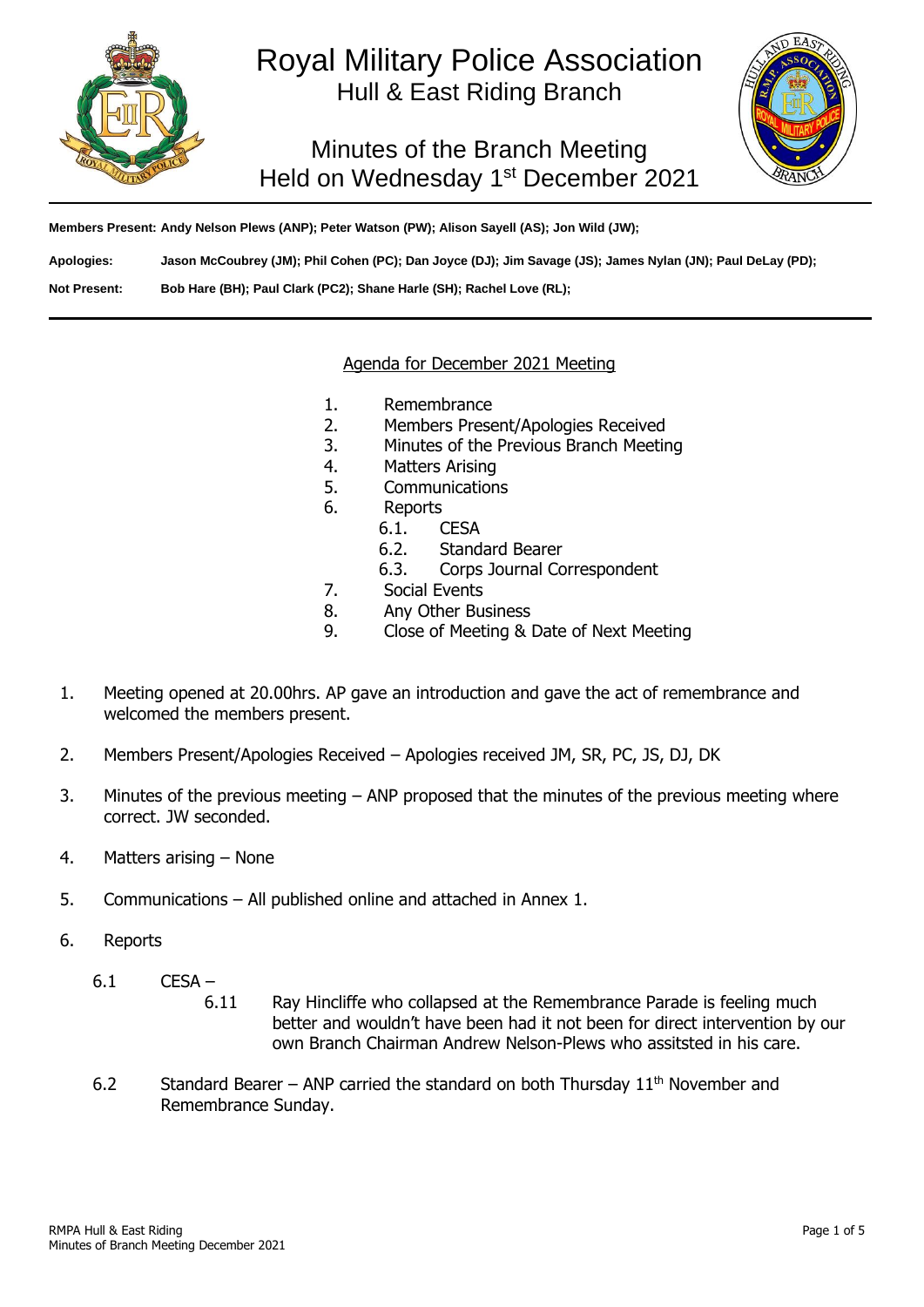- 7. Social Events A general discussion was held regarding the holding of events this year and the general agreement was as follows:
	- 7.1 Christmas Dinner Not going to happen this year.
	- 7.2 Ad Hoc meet ups PW stated that as pubs are now open, there's no reason why ad-hoc pub meetings. If anyone wants to set one up, please let members know on the Messenger Group.
- 8. Project 2022
	- 8.1 Hotel, we believe that there are still some immigrants in situ at the Hotel. We need to arrange a meeting ASAP. PW to arrange.
		- 8.1.1 PW has sent an email and telephone message to the Area Manager of Britannia Hotels Simon Powell and he is awaiting a response.
		- 8.1.2 Members stated their worry of the lack of contact from the hotel. AS suggested that we make contact with Double Tree by Hilton as soon as possible to secure a fall back position.
		- 8.1.3 Menus Need to discuss variations based on dietary intolerances.
	- 8.2 Church Service ANP stated that we have secured the Holy Trinity Chapel. Zebedees yard is unfortunately in use that weekend, but the rear courtyard will be available to us. The is a cost of £250. PW & ANP to do Recce
		- 8.2.1 Recce has taken place and we believe that this is a suitable venue.
		- 8.2.2 AS to arrange a cheque of £250 to be sent to the chapel.
	- 8.3 Welcome Packs tba
	- 8.4 Raffle tba
	- 8.5 Contact Humberside Police Band Initial contact made by PC
	- 8.6 Aklams Coaches PW to contact
	- 8.7 Padre PW to contact
	- 8.8 1RMP contact made with Col. John Alecock, CO 1RMP
	- 8.9 AFVBC contact made with Derek Hardman
	- 8.10 Hull4Heroes contact made with Paul Matson
	- 8.11 Meal Arrangements for those not staying at the hotel on the Friday evening, i.e. local members.
	- 8.12 Additional Veterans Charities JW stated that he would like the other veterans charities in the area to be represented at the event, such as Project Nova. PW stated that we could have a display board titled "What Hull Does For It's Veterans"
	- 8.13 Social Media need to push social media engagement
	- 8.14 1 MP Brigade JW stated that we need to push this to 1 MP Brigade so that they can push it down the chain of command.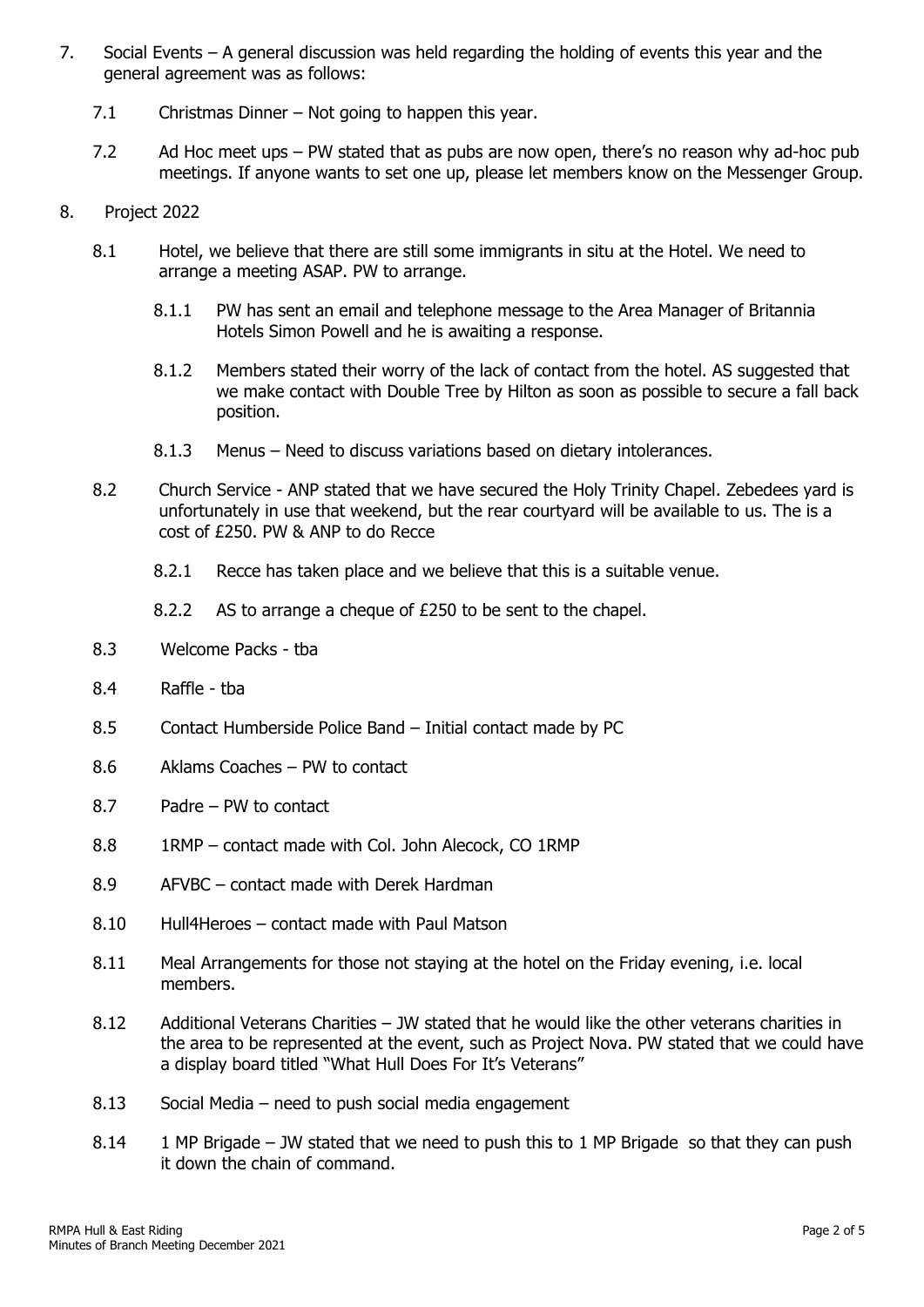# 9 Any Other Business –

- 9.1 Online Banking AS stated that we need to have immediate access to online banking so that we are better able to track payments for the Reunion Dinner. AS & PW will complete the forms and return to the bank.
- 10 The time being 20.55hrs and there being no further business, the meeting was closed by ANP. The next Branch Meeting will be held on Wednesday 5<sup>th</sup> January 2022 at 20.00hrs at the Hop Pole Hotel, Kingston Rd, Willerby, Hull, HU10 6LN. Members as usual, can meet up from 18.00hrs for food and drink.

# **Agenda for January's Meeting**

- 1. Remembrance<br>2. Members Prese
- 2. Members Present/Apologies Received
- 3. Minutes of the Previous Branch Meeting
- 4. Matters Arising<br>5. Communication
- **Communications**
- 6. Reports
	- 6.1. CESA
	- 6.2. Standard Bearer
	- 6.3. Corps Journal Correspondent
- 7. Social Events
- 8. Any Other Business
- 9. Close of Meeting & Date of Next Meeting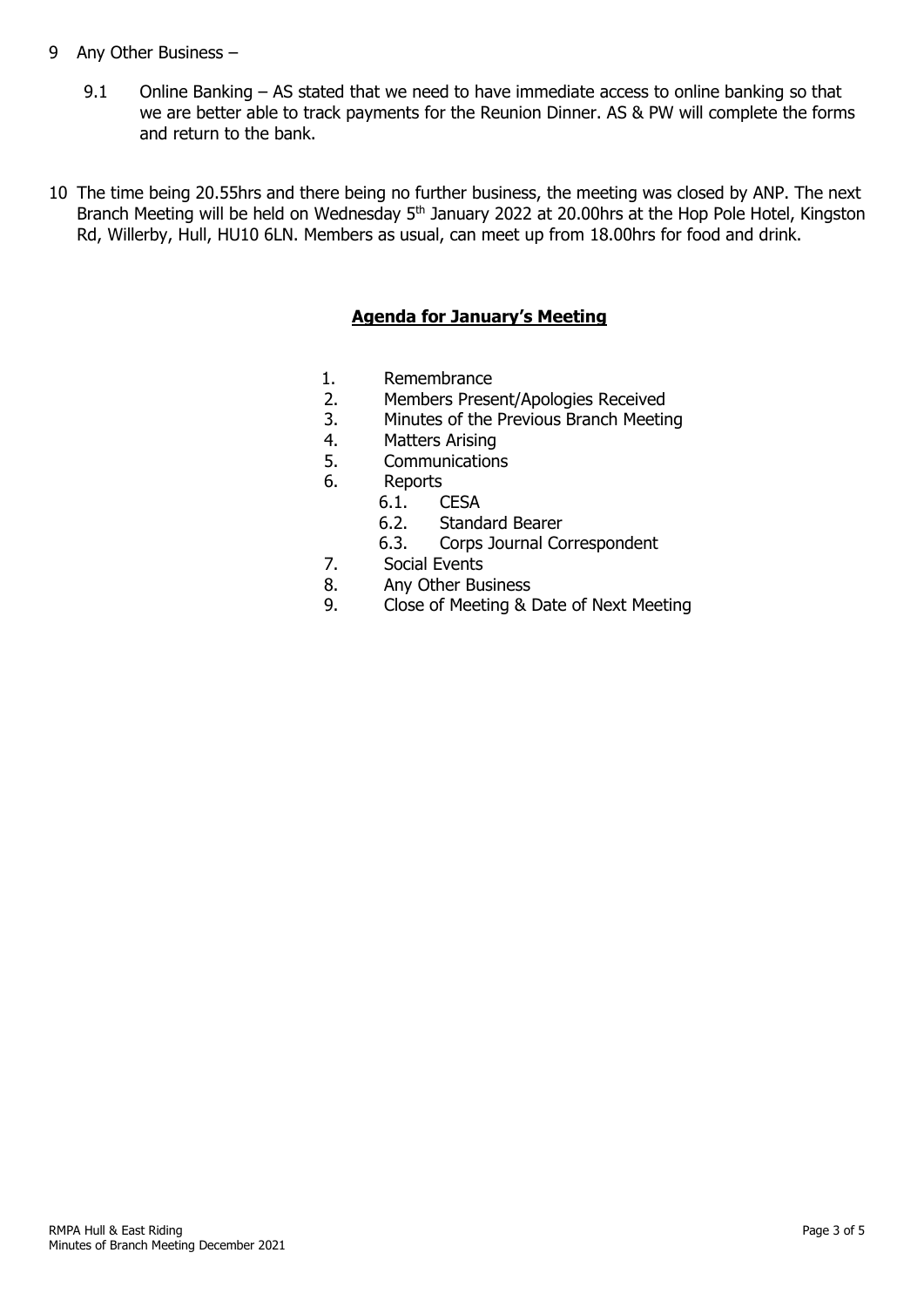Annex 1.

# Communications Received – November 2021

1. An email was received from Lt. Col. J.R. Alecock, CO 1RMP as follows:

Becca, (Maj. Rebecca Archer)

Another date for the diary where we as a unit can be proactive and offer support:

The 76th Royal Military Police Association Reunion is to take place between the 20th and 22nd May 2022 at The Royal Hotel, Kingston-Upon-Hull

If we can get the date in the forecast now and then after Christmas seek to confirm with the respective Branch if they would like us to do anything. There could be a hybrid demonstration with Regular and reserve personnel utilising current kit and equipment. A chance to highlight the current spectrum of activity undertaken by both 1 & 3 RMP.

The RMPA routinely appreciate support for these events and has the benefit of highlighting the value of the Association to our younger officers and soldiers.

2. An email was received from the National Secretary as follows:

Morning all Branch Secretaries

Obviously we are at what may be considered to be peak PR time for the Veterans World, and those in it, always at this time of year we fall in the spotlight being centre of the remembrance Events around the Country and wider afield.

Many Branch members are also of course keen and ardent RBL Members and Officers, who support actively the annual Poppy Appeal on behalf of the RBL by standing in the streets and supermarkets encouraging the purchase of a Poppy for a small donation. Many others will attend local and national based events over the weekend, standards will undoubtedly be paraded.

Please send photos and associated backgrounds to Bob Eggelton for inclusion in his next Newsletter post RS.

We will the simply perhaps include subsequently an overview of such activity in the next Journal, but the newsletter being perhaps more contemporaneous is probably the best place to show what we have done for and in support of the RBL.

Regards

3. An email was received from the National Chairman as follows:

### Good afternoon,

On the 25th October I sent out a request for an update in the key personalities of branches. To date only 17 secretaries have replied, not a very encouraging response. I appreciate that some of you are in employment but it would not take long to fulfill my request.

Looking forward to hearing from you if you have not yet replied and I thank those that have.

Bob